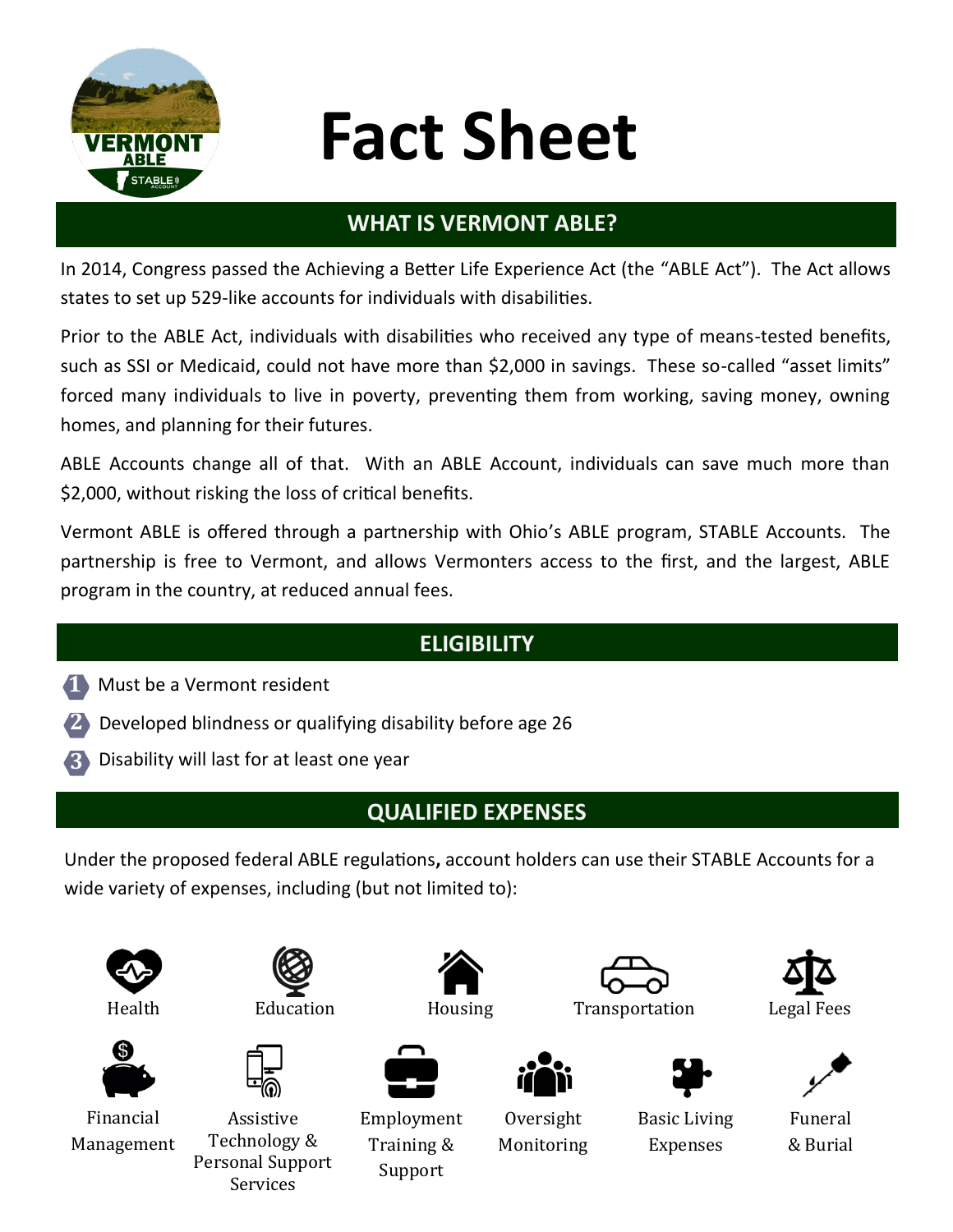#### **ACCOUNT BASICS**

- STABLE Accounts are investment accounts, not bank accounts. They are similar to 529 college savings accounts or 401k accounts, but they offer the transactional capabilities of a checking account and the benefits protections of a Special Needs Trust.
- STABLE offers five investment options for account holders:
	- 4 Vanguard Target Risk Mutual Funds (the "LifeStrategy" Funds)
	- 1 FDIC-insured portfolio, offered by Fifth Third Bank
- There is a monthly account maintenance fee of \$5.00/month (\$60.00/year). Vermonters will also pay a small asset-based fee of between 0.19% and .34%, depending on the investment options they choose.
- The maximum *yearly* contribution limit is currently \$14,000.
- The maximum *lifetime* contribution limit is currently \$426,000.
- All STABLE Account holders can request a loadable, pre-paid debit card to use with their account. The card features its own online expense tracking portal, allowing users to write notes and categorize their expenses for easy record-keeping.
- Account enrollment is online and free. Vermonters can open an account on www.vermontable.com (expected launch February 2017). Accounts can be managed online.
- The minimum deposit required to open an account is just \$50.00.
- Earnings grow free of federal income tax.
- Online gifting platform allows friends, family, and employers to make gifts directly into an individual's STABLE Account.
- Can contribute via check or by electronic funds transfer from an existing bank account.
- Free, unlimited withdrawals (including bill-pay capability).
- Dedicated customer service available 9A-6P, M-F.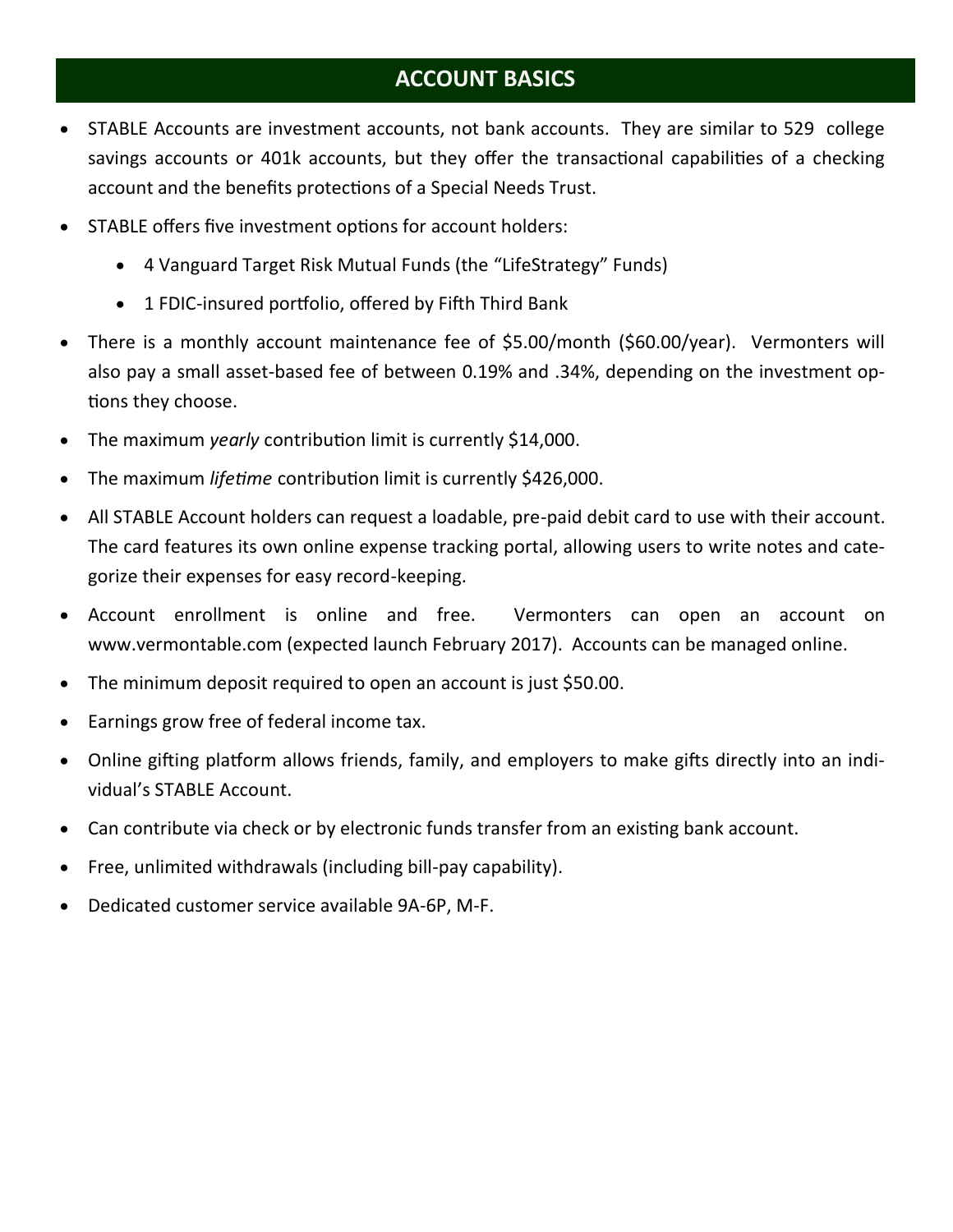FAX: (802) 828-5182



**ELIZABETH A. PEARCE EXISTENCE <b>CONSIDERED UNCLAIMED PROPERTY DIVISION** STATE TREASURER TEL: (802) 828-2407

#### **STATE OF VERMONT OFFICE OF THE STATE TREASURER**

**NEWS RELEASE– November 21, 2016 Press Contacts:** Tim Lueders-Dumont (802) 595-3197 Kristen Murphy (802) 828-1312

### **State Treasurer Beth Pearce Announces New VT-ABLE Savings Initiative for Vermont Individuals with Disabilities**

MONTPELIER, Vt.— Vermont State Treasurer Beth Pearce today announced that Vermonters who experience a disability will soon be able to save money in a federally taxadvantaged VT-ABLE savings plan, making Vermont one of only a handful of states to offer a plan since President Obama signed the Achieving a Better Life Experience (ABLE) Act into law in December 2014.

"I am excited to announce that we have reached an agreement to launch Vermont's ABLE savings plan for Vermonters who experience a disability," said Treasurer Pearce. "Once launched in early 2017, these accounts will allow eligible Vermonters to save adequate money for future needs in federal tax-deferred accounts. We are expanding access to savings, independence, and enabling individuals to save the dollars they have earned through employment." Previously, individuals with a disability were often precluded from saving by federal benefit cliffs. This federally tax-deferred plan will permit individuals to save for their future needs."

VT-ABLE will allow eligible Vermonters to receive preferred federal tax treatment as they save for disability related expenses like housing, transportation, employment training, and other important needs. VT-ABLE participants will be able contribute up to \$14,000 annually – greatly improving the savings options for Vermonters who experience a disability. Treasurer Pearce noted that, "VT-ABLE will help further the goal of empowering more Vermonters to achieve a lifetime of financial well-being."

"ABLE programs meet several needs. Parents and other relatives want a flexible, low cost way to put aside money for the future of a family member with a disability. Working adults with disabilities want to keep what they earn without frequent adjustments to benefits like Social Security, which has a \$2000 asset limit. In either case, the savings remains in the name of the person with the disability, which is empowering. We should all learn the importance of saving," said Kirsten Murphy, Executive Director of the Vermont Developmental Disabilities Council.

VT-ABLE will be administered through a partnership with the Ohio State Treasurer's Office. The Vermont/Ohio platform was selected after a lengthy vetting process by the Vermont ABLE Task Force, which met throughout 2015 and 2016 to convene an extensive stakeholder process.